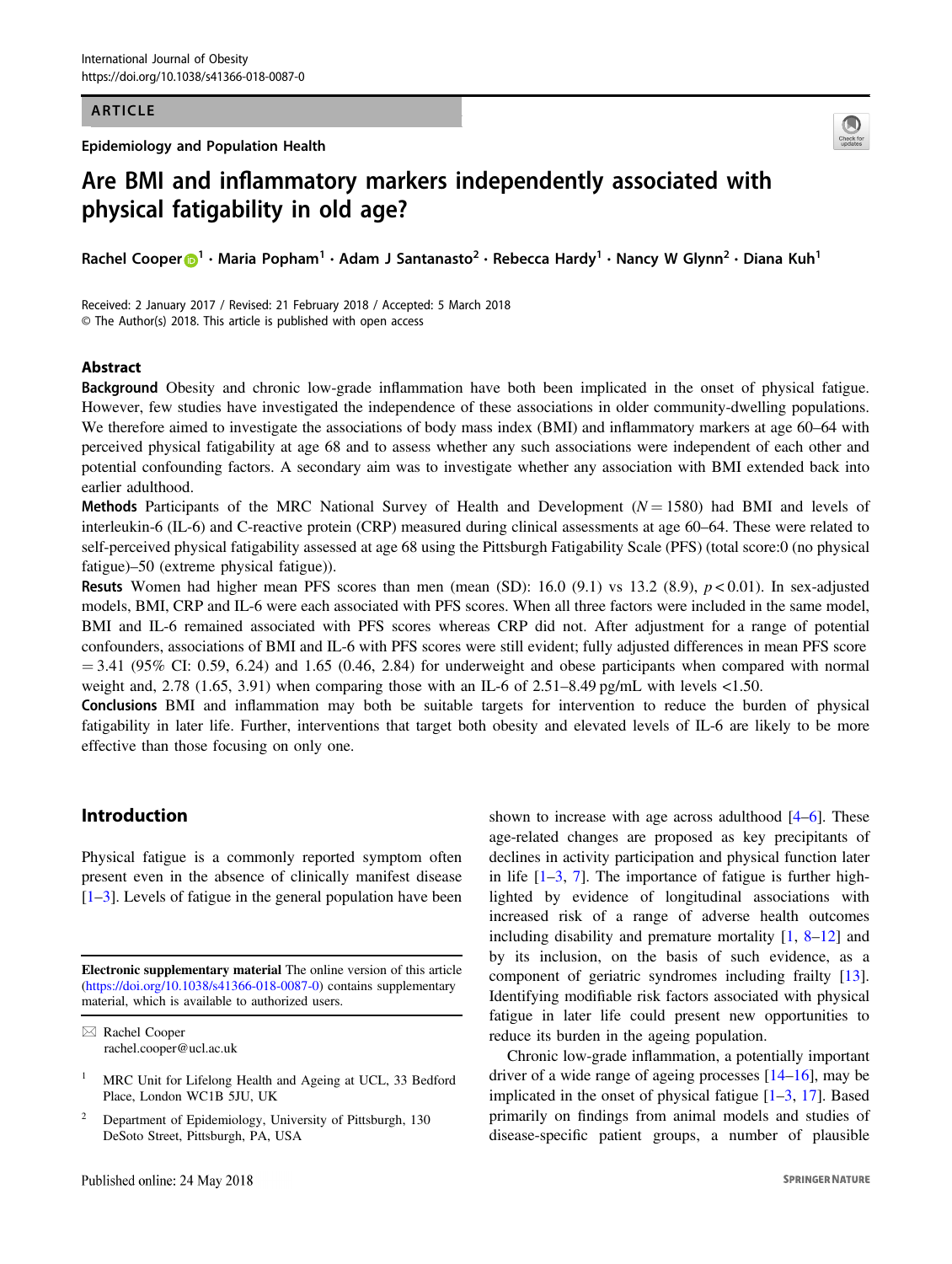biological mechanisms have been proposed which could explain a link between inflammation and fatigue [\[18](#page-8-0), [19](#page-8-0)]. Although generally consistent, epidemiological evidence from general population-based samples is relatively limited as the majority of studies have been small  $(n < 200)$ and cross-sectional [\[20](#page-8-0)–[24](#page-8-0)]. While longitudinal analyses have been undertaken to establish temporality in two larger studies [\[25](#page-8-0), [26](#page-8-0)], only one of these includes older adults [\[26](#page-8-0)].

Adiposity, usually indicated by higher body mass index (BMI), has also been suggested as a potential risk factor for physical fatigue. While this association has been investigated in a number of studies [[21](#page-8-0)–[24,](#page-8-0) [27](#page-8-0)–[34\]](#page-8-0), findings are not fully consistent. Where evidence of association has been found, this is often non-linear with those groups who are underweight and obese reporting greater prevalence of fatigue than those of normal weight [[27,](#page-8-0) [30](#page-8-0), [32,](#page-8-0) [33](#page-8-0)]. Many studies of this association are limited by cross-sectional designs [[28](#page-8-0)–[32](#page-8-0)] or relatively short follow-up [[27\]](#page-8-0). In addition, although overweight and obesity across life have been related to low-grade inflammation [\[35](#page-8-0)–[38](#page-9-0)], few studies have investigated whether the association between BMI and physical fatigue is mediated by, or independent of, inflammation. Establishing this would provide further insight into underlying aetiology and help determine whether one or both sets of factors are meaningful targets for intervention to prevent physical fatigue in older adults.

An additional limitation of existing studies of physical fatigue and, a source of heterogeneity between studies, is the use of a range of different self-reported measures of fatigue none of which account for situation. This is particularly problematic in older populations where adaptations, such as avoiding specific physical tasks or undertaking them more slowly (i.e. self-pacing), may be made to avoid fatigue [\[39](#page-9-0)]. If differential levels of adaptation have been taken in different risk profile groups, as suggested by recent findings on obesity history and daily patterns of activity [\[40](#page-9-0)], this could introduce bias and attenuate results towards the null. Further research, using whole-body measures of physical fatigability, which assess perceptions of fatigue in the context of specific standard activities of a fixed intensity and duration [\[3](#page-8-0), [39\]](#page-9-0), is thus required.

Using data from a nationally representative birth cohort, the MRC National Survey of Health and Development (NSHD), our primary aim was to investigate the associations of BMI and inflammatory markers at age 60–64 with a validated measure of perceived physical fatigability which takes account of situation at age 68 and to assess whether any such associations were independent of each other and potential confounding factors. A secondary aim was to investigate whether any effect of BMI extended back into earlier adulthood.

## Subjects and methods

The NSHD is a socially stratified sample of 5362 births that occurred during one week of March 1946 in mainland Britain, with regular follow-up across life [[41](#page-9-0)–[43\]](#page-9-0). The 24th data collection was conducted between 2014 and 2015 when study members were asked to complete a postal questionnaire at age 68 and then invited to receive a nurse home visit at age 69 [\[43](#page-9-0)]. Of the 2816 study members in the target sample living in England, Scotland and Wales, 2370 (84%) completed the postal questionnaire. In addition, a postal questionnaire was sent to 126 study members living abroad who remain in contact with the study of whom 83 (66%) completed this. No attempt was made to contact the remaining 2420 study members: 957 (18%) had died, 620 (12%) had previously withdrawn from the study, 448 (8%) had emigrated and were no longer in contact with the study, and 395 (7%) had been untraceable for more than 5 years [[43\]](#page-9-0).

Ethical approval for the 2014–2015 assessment was obtained from the Queen Square Research Ethics Committee (14/LO/1073) and the Scotland A Research Ethics Committee (14/SS/1009). Study members provided written informed consent.

### Ascertainment of perceived physical fatigability

Physical fatigability was assessed in the postal questionnaire at age 68 using the Pittsburgh Fatigability Scale (PFS) [[39\]](#page-9-0). Study members were asked to indicate the level of physical fatigue they expected or imagined they would feel after completing ten activities on a scale from 0 (no fatigue) to 5 (extreme fatigue). These activities ranged in intensity from low (e.g. watching TV for 2 h) to high (e.g. high-intensity activity for 30 min). Responses to each item were summed to create a total physical fatigability score ranging from 0 (no physical fatigue) to 50 (extreme physical fatigue). Higher physical fatigability was classified as PFS  $\ge$  15. Where  $\le$ 3 items were missing but a related question on whether the activity had been done in the past month was complete  $(n = 289$  in analytic sample), values for missing responses were imputed based on the mean value of an individual's valid responses with adjustments made to take account of the varying intensity levels of the different activities and differences in the levels of fatigue reported by study members who had and had not done each specified activity (see Supplementary text for details).

## Ascertainment of BMI and inflammatory markers

Height and weight measured by nurses using standard protocols at ages 43 and 60–64 were used to calculate BMI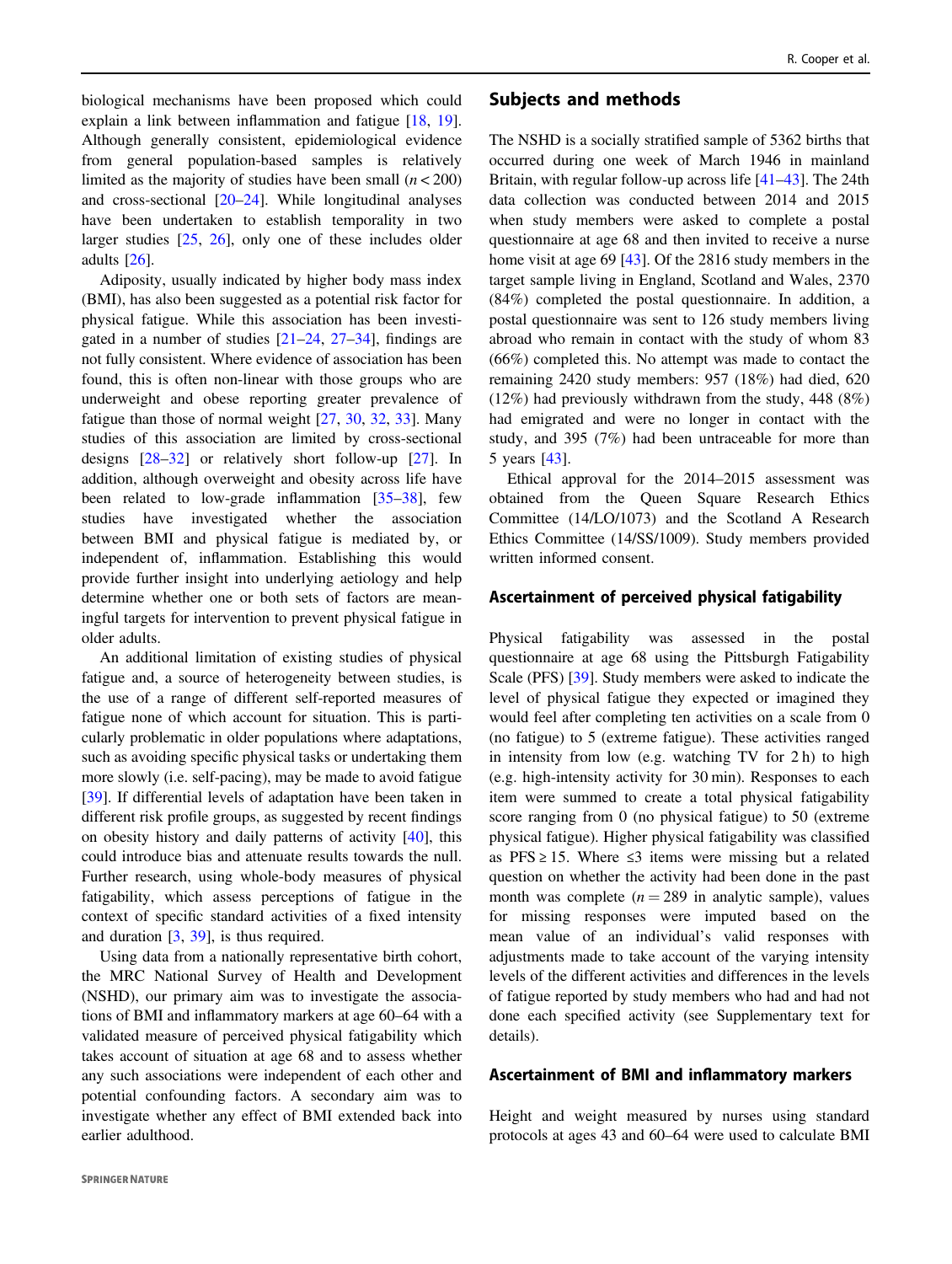(weight (kg)/height  $^2$  (m<sup>2</sup>)). BMI was modelled as a continuous variable and also categorised into four standard groups: underweight  $\left($  <20.0 kg/m<sup>2</sup> $\right)$ ; normal weight  $(20.0-24.9 \text{ kg/m}^2)$ ; overweight  $(25.0-29.9 \text{ kg/m}^2)$ ; obese  $(\geq 30.0 \text{ kg/m}^2)$ . At age 60–64, measures of body composition were also obtained for 1658 study members who attended a clinical research facility, in the supine position using a QDR 4500 Discovery DXA scanner (Hologic Inc, Bedford, MA). Fat mass index was derived by dividing whole-body fat mass (excluding the head) (kg) by height<sup>2</sup> (m<sup>2</sup>).

C-reactive protein (CRP) and interleukin-6 (IL-6) were measured in overnight fasting blood samples taken by nurses at age 60–64. After initial processing of the blood samples at clinical research facility laboratories, aliquots were frozen before being transferred to the MRC Human Nutrition Research laboratory in Cambridge where analyses of CRP were processed according to standardised protocols using a particle-enhanced immunoturbidimetric assay. Analyses of IL-6 were subsequently undertaken by the British Heart Foundation Research Centre in Glasgow using ELISA (enzyme-linked immunosorbent assay). Due to the skewed nature of their distributions both CRP and IL-6 were log-transformed when modelled continuously. Both variables were also categorised into four groups; cut-points for CRP were based on CDC/AHA criteria [[44\]](#page-9-0) with the addition of an upper category to distinguish acute inflammation as follows:  $\langle 1.00 \text{ mg/L}; 1.00-3.00 \text{ mg/L}}$ ;  $3.01-10.00$  mg/L;  $>10.00$  mg/L. Cut-points for IL-6 were those identified as equivalent to the CRP cut-points in a previous study:[\[26](#page-8-0)] <1.50 pg/mL; 1.50–2.50 pg/mL; 2.51–8.49 pg/mL; ≥8.50 pg/mL.

## Covariates

Factors which may confound the main associations of interest were selected a priori. This included: sex; leisure time physical activity and smoking status; symptoms of anxiety and depression; diabetes, cardiovascular disease, respiratory symptoms and medication use; educational level and occupational class. With the exception of the indicators of socioeconomic position, these were assessed at age 60–64.

# Behavioural risk factors

Study members were asked to report whether or not they had participated in any sports, vigorous leisure activities or exercises in their spare time, not including getting to and from work, in the last 4 weeks and, if so, on how many occasions. This information was categorised as: inactive (reported no participation); moderately active (participated in relevant activities 1–4 times in the previous 4 weeks); most active (participated in relevant activities  $\geq 5$  times in the previous 4 weeks). Self-reported smoking status was categorised as: current; ex; never smoker.

## Health status

The General Health Questionnaire-28 was used to distinguish those study members with symptoms of anxiety and depression from those without using a threshold of ≥5 for caseness [[45\]](#page-9-0). Self-reports of diabetes and doctor diagnosed angina and myocardial infarction from assessments undertaken up to and including age 60–64 were used to distinguish between study members with and without reports of type II diabetes and cardiovascular disease. Respiratory symptoms were assessed using the UK Medical Research Council's standardised questions [\[46](#page-9-0)]. A group with the most severe symptoms were identified who reported one or more of the following: a wheezy or whistling chest most days or nights; usually bringing up phlegm or coughing in the morning or during the day or night in winter for at least 3 months each year; or more than one chest illness in the last 3 years that kept them off work or indoors for 1 week or more. A variable was derived to indicate whether or not study members reported taking medication that may affect their inflammatory status or levels of fatigue. Medications included were: lipid lowering drugs, aspirin, oral steroids, hormone replacement therapy, anti-depressants, hypnotics, anti-inflammatories, disease modifying anti-rheumatic drugs, thyroid medication, weight reduction drugs and central nervous system stimulants.

#### Socioeconomic position

Educational level attained by age 26 was categorised into five groups: degree or higher; A levels, usually attained at age 18, or their equivalents; O levels, usually attained at age 16, or their equivalents; CSE, clerical course or equivalent; none. Occupational class at age 53 (or if not available, the most recent measure in adulthood) was categorised using the Registrar General's Social Classification into three groups: high (I or II); middle (IIINM or IIIM); low (IV or V).

We also investigated the possibility of reverse causality by taking account of prior reports of fatigue using data from the nurse home visit at age 43. Fatigue was ascertained at this age using responses to the question 'over the last year how often have there been days when you tired out very easily?' with six response options collapsed into three categories: no (never); occasional (occasionally or sometimes); frequent (quite often, very often or always), consistent with previous NSHD analyses [\[47](#page-9-0)].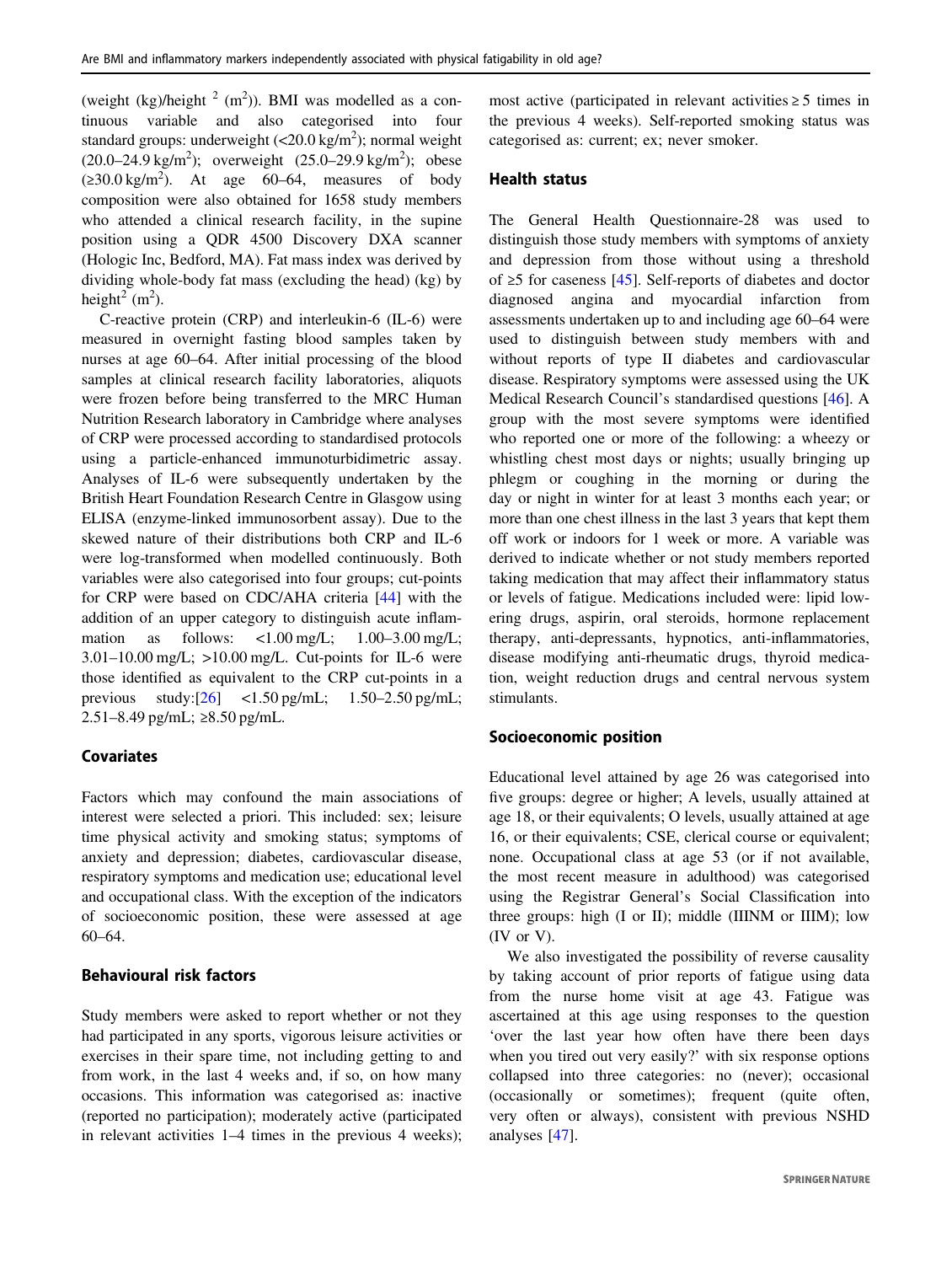<span id="page-3-0"></span>Table 1 Characteristics of the MRC National Survey of Health and Development (sample restricted to those with complete data on BMI and inflammatory markers at age 60–64 and perceived physical fatigability at age 68 (maximum  $n = 1580$ ))

|                                                      | Men         |                   | Women       |                   |
|------------------------------------------------------|-------------|-------------------|-------------|-------------------|
|                                                      | $n^{\rm a}$ | % or Mean<br>(SD) | $n^{\rm a}$ | % or Mean<br>(SD) |
| Physical Fatigability Scale                          | 760         | 13.2(8.9)         | 820         | 16.0(9.1)         |
| Score at age 68                                      |             |                   |             |                   |
| BMI at age 60–64 <sup>b</sup>                        |             |                   |             |                   |
| Underweight                                          | 10          | 1.3               | 25          | 3.1               |
| Normal weight                                        | 193         | 25.4              | 271         | 33.1              |
| Overweight                                           | 367         | 48.3              | 305         | 37.2              |
| Obese                                                | 190         | 25.0              | 219         | 26.7              |
| CRP (mg/l) at age $60-64$                            |             |                   |             |                   |
| < 1.00                                               | 197         | 25.9              | 181         | 22.1              |
| $1.00 - 3.00$                                        | 339         | 44.6              | 371         | 45.2              |
| $3.01 - 10.00$                                       | 185         | 24.3              | 224         | 27.3              |
| >10.00                                               | 39          | 5.1               | 44          | 5.4               |
| IL-6 (pg/mL) at age 60-64                            |             |                   |             |                   |
| < 1.50                                               | 281         | 37.0              | 319         | 38.9              |
| $1.50 - 2.50$                                        | 225         | 29.6              | 251         | 30.6              |
| $2.51 - 8.49$                                        | 216         | 28.4              | 216         | 26.3              |
| $\ge 8.50$                                           | 38          | 5.0               | 34          | 4.2               |
| Covariates (at age 60–64 unless indicated otherwise) |             |                   |             |                   |
| Leisure time physical activity                       |             |                   |             |                   |
| Inactive                                             | 452         | 60.9              | 474         | 59.1              |
| Moderately active                                    | 107         | 14.4              | 125         | 15.6              |
| Most active                                          | 183         | 24.7              | 203         | 25.3              |
| Smoking status                                       |             |                   |             |                   |
| Current                                              | 67          | 9.5               | 77          | 9.9               |
| Ex                                                   | 435         | 61.5              | 427         | 55.0              |
| Never                                                | 205         | 29.0              | 272         | 35.1              |
| Symptoms of anxiety & depression                     |             |                   |             |                   |
| Yes                                                  | 87          | 11.7              | 165         | 20.6              |
| No                                                   | 660         | 88.4              | 636         | 79.4              |
| Type II diabetes                                     |             |                   |             |                   |
| Yes                                                  | 60          | 7.9               | 34          | 4.2               |
| No                                                   | 700         | 92.1              | 785         | 95.9              |
| Cardiovascular disease                               |             |                   |             |                   |
| Yes                                                  | 61          | 8.9               | 25          | 3.3               |
| No                                                   | 621         | 91.1              | 725         | 96.7              |
| Respiratory symptoms                                 |             |                   |             |                   |
| Yes                                                  | 120         | 17.6              | 134         | 17.7              |
| No                                                   | 561         | 82.4              | 624         | 82.3              |
| Medication use <sup>c</sup>                          |             |                   |             |                   |
| Yes                                                  | 327         | 43.0 <sup>d</sup> | 360         | 43.9 <sup>d</sup> |
| N <sub>0</sub>                                       | 433         |                   |             |                   |
|                                                      |             | 57.0              | 460         | 56.1              |
| Educational level attained by age 26                 |             |                   |             |                   |
| None                                                 | 194         | 27.1              | 197         | 25.1              |

Table 1 (continued)

|                                       | Men         |                     | Women            |                      |
|---------------------------------------|-------------|---------------------|------------------|----------------------|
|                                       | $n^{\rm a}$ | $%$ or Mean<br>(SD) | $n^{\mathrm{a}}$ | $\%$ or Mean<br>(SD) |
| CSE, clerical course or<br>equivalent | 35          | 4.9                 | 73               | 9.3                  |
| O levels, or their<br>equivalents     | 111         | 15.5                | 225              | 28.7                 |
| A levels, or their<br>equivalents     | 236         | 32.9                | 237              | 30.2                 |
| Degree or higher                      | 141         | 19.7                | 52               | 6.6                  |
| Occupational class at age 53          |             |                     |                  |                      |
| Low $(IV \text{ or } V)$              | 64          | 8.5                 | 113              | 13.8                 |
| Middle (IIINM or IIIM)                | 233         | 30.9                | 358              | 43.7                 |
| High $(I \text{ or } II)$             | 458         | 60.7                | 348              | 42.5                 |
| Fatigue at age 43                     | 443         | 61.0                | 284              | 36.1                 |
| No                                    | 443         | 61.0                | 284              | 36.1                 |
| Occasional                            | 229         | 31.5                | 356              | 45.3                 |
| Frequent                              | 54          | 7.4                 | 146              | 18.6                 |

<sup>a</sup>Total ns vary due to missing data

<sup>b</sup>Cut-points for BMI (kg/m<sup>2</sup>): underweight (<20.0); normal weight (20.0–24.9); overweight (25.0–29.9); obese (≥30.0)

c Prescribed at least one of the following medications: lipid lowering drugs; aspirin; oral steroids; hormone replacement therapy; antidepressants; hypnotics; anti-inflammatories; disease modifying antirheumatic drugs; thyroid medication; weight reduction drugs; central nervous system stimulants

<sup>d</sup>1 medication: men: 24.1%; women: 26.8%; 2 medications: men: 16.5%; women: 11.1%; ≥3 medications: men: 2.5%; women: 6.0%

# Statistical analyses

To address the primary aim, linear regression models were used to test the associations of BMI, IL-6 and CRP at age 60–64 with the PFS score at age 68. Likelihood ratio tests of interactions between sex and each explanatory factor were undertaken and all subsequent models were sex-adjusted as no evidence of sex differences was found. Tests of deviation from linearity were undertaken for each explanatory measure by: adding a quadratic term to a sex-adjusted model including a continuous linear term and; comparing models with the categorised version of each measure treated as categorical and linear. As there was evidence of deviations from linearity for all three main associations (quadratic terms for BMI and IL-6  $p < 0.01$ ; likelihood ratio tests,  $p <$ 0.01 for BMI and IL-6 and  $p = 0.04$  for CRP) all subsequent models were run using the categorised versions of the explanatory factors. The associations of BMI, IL-6 and CRP with the PFS score were then mutually adjusted before potential confounding factors and fatigue at 43 were added to subsequent models.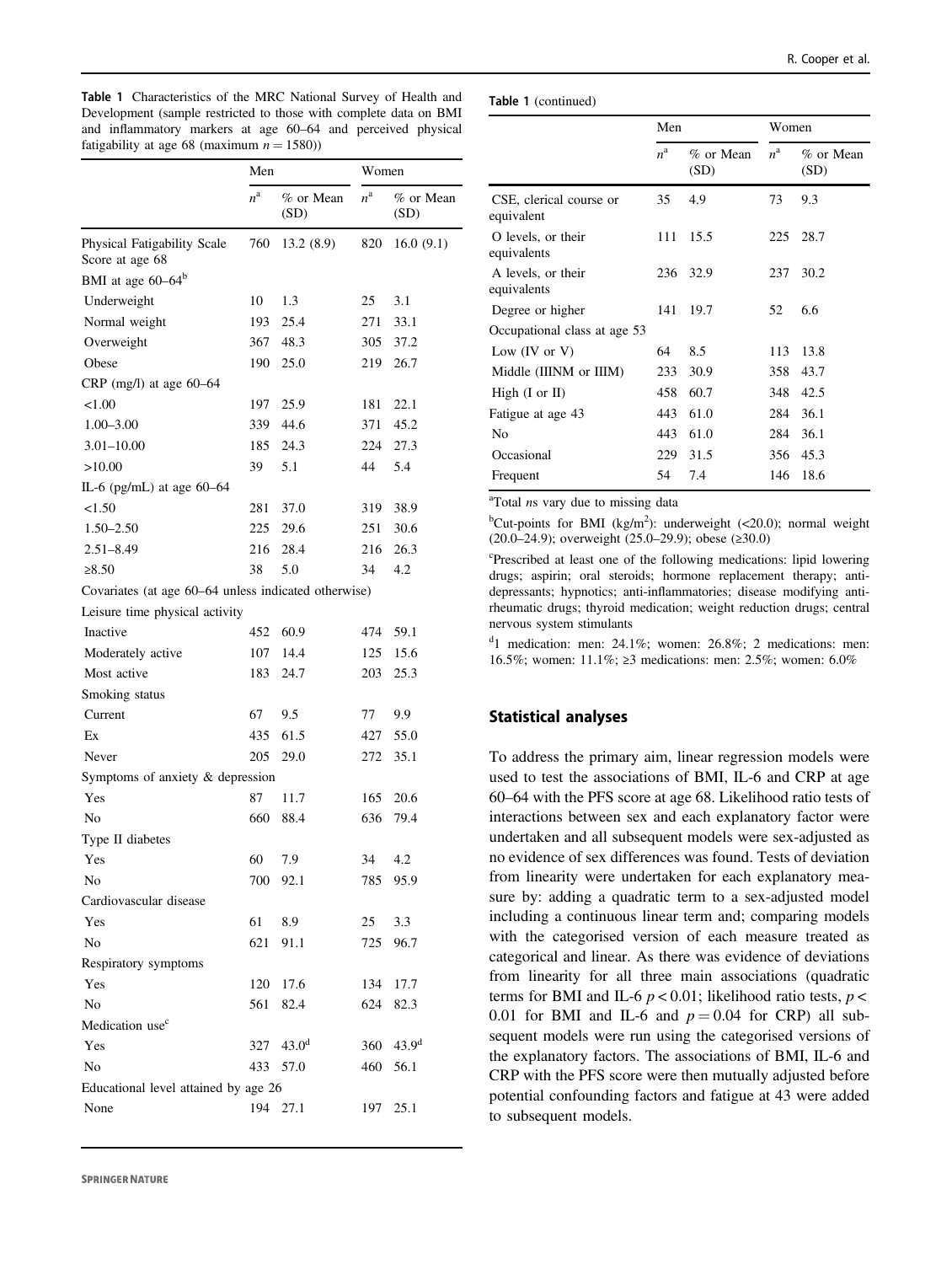To confirm that any association between BMI and PFS was driven by adiposity, analyses were run to test the association of DXA-derived fat mass index with the PFS score in the sub-group of study members with this measure. Analyses of BMI were then repeated using the measure from age 43.

To maintain statistical power and minimise bias, missing values of the covariates in the sample with complete data on BMI and both inflammatory markers at age 60–64 and the PFS score at 68  $(n = 1580)$  were imputed (leisure time physical activity ( $n = 36$ ), smoking ( $n = 97$ ), symptoms of anxiety and depression  $(n = 32)$ , diabetes  $(n = 1)$ , cardiovascular disease ( $n = 148$ ), respiratory symptoms ( $n = 141$ ), educational level ( $n = 79$ ), occupational class ( $n = 6$ ) and fatigue at 43 ( $n = 68$ )) using multiple imputation chained equations implemented in Stata version 14. All analyses were run across 20 imputed data sets and estimates were combined using Rubin's rules.

Sensitivity analyses were performed to test the main sexadjusted associations in the: maximum available samples; the sample with complete data; the sample excluding those 289 study members for whom items were imputed when generating the total PFS score.

## Results

Characteristics of the main analytical sample are presented in Table [1.](#page-3-0) Women had higher mean PFS scores at age 68 than men  $(p < 0.01)$  and also had greater prevalence of higher perceived physical fatigability (49.4% (women) vs 37.0% (men),  $p < 0.01$ ).

In sex-adjusted models, BMI, CRP and IL-6 at age 60–64 were each associated with PFS scores at age 68 (Table [2,](#page-5-0) model 1). Study members who were underweight and those who were obese both had higher mean PFS scores than those who were normal weight; differences in mean PFS score = 4.43 (95% CI:1.37, 7.50) and 4.12 (2.93, 5.30) for the underweight and obese groups when compared with the normal weight group, respectively. For CRP and IL-6, there was evidence of increases in mean PFS scores when comparing those study members in the two middle categories of either measure to those in the lowest category, however, associations were weaker among those with CRP and IL-6 levels >10.00 mg/L and  $\geq 8.50$  pg/mL, respectively (Table [2](#page-5-0), model 1).

When BMI, IL-6 and CRP were included in the same model, associations of BMI and IL-6 with PFS scores were only partially attenuated (Table [2,](#page-5-0) model 2). However, the association between CRP and PFS scores was fully attenuated; adjustment for IL-6 had a greater impact on these estimates than adjustment for BMI although both factors contributed to this attenuation (Supplementary table 1).

Further attenuation of the associations of BMI and IL-6 with PFS scores occurred after adjustment for potential confounding factors (Table [2](#page-5-0), model 3), with adjustment for markers of physical health having the greatest impact (Supplementary table 1). For BMI, these adjustments had a greater impact on the effect sizes for the obese group than for the underweight group. Adjustment for fatigue at 43 had limited impact and associations of BMI and IL-6 with PFS scores were still evident in the fully adjusted model (Table [2,](#page-5-0) model 4); differences in mean PFS score  $= 3.41$ (0.59, 6.24) and 1.65 (0.46, 2.84) for the underweight and obese groups when compared with the normal weight group and, 2.78 (1.65, 3.91) when comparing those with an IL-6 of  $2.51-8.49$  pg/mL with those with levels  $<1.50$ .

Among the sub-group of study members with DXA measures of fat mass at age 60–64, there was evidence of a linear association between higher fat mass index and higher PFS scores (Table [3\)](#page-6-0). Obesity at age 43 was found to be associated with higher mean PFS scores at age 68; sexadjusted difference in mean PFS score  $= 4.91$  (3.25, 6.58) when comparing those who were obese at age 43 with those who were normal weight (Table [3\)](#page-6-0). There was borderline evidence that this association was stronger among women than men (differences in mean PFS scores when comparing obese vs normal weight  $= 2.72$  (0.13, 5.31) for men and 6.40 (4.23, 8.57) for women, *p*-value for sex interaction  $=$ 0.05). There was no evidence of an association between underweight at this younger age and PFS. As for BMI at age 60–64, associations of fat mass index at age 60–64 and BMI at age 43 with PFS were partially attenuated after adjustments for inflammatory markers and other covariates but both associations were still evident in fully adjusted models.

Findings were very similar and conclusions remained the same when the main models were rerun on: maximum available samples; the sample with complete data and; the sample excluding those study members with imputed PFS items (Supplementary table 2).

## **Discussion**

In a nationally representative study population, BMI and IL-6 (but not CRP) at age 60–64 were independently associated with perceived physical fatigability at age 68. Those who were underweight or obese and those with higher levels of IL-6 (up to 8.50 pg/mL) had higher mean levels of perceived physical fatigability than those of normal weight and with lower levels of IL-6, respectively. These associations were not fully explained by adjustment for a range of potential confounding factors including leisure time physical activity, smoking, health status and socioeconomic position. Higher fat mass index at age 60–64 and obesity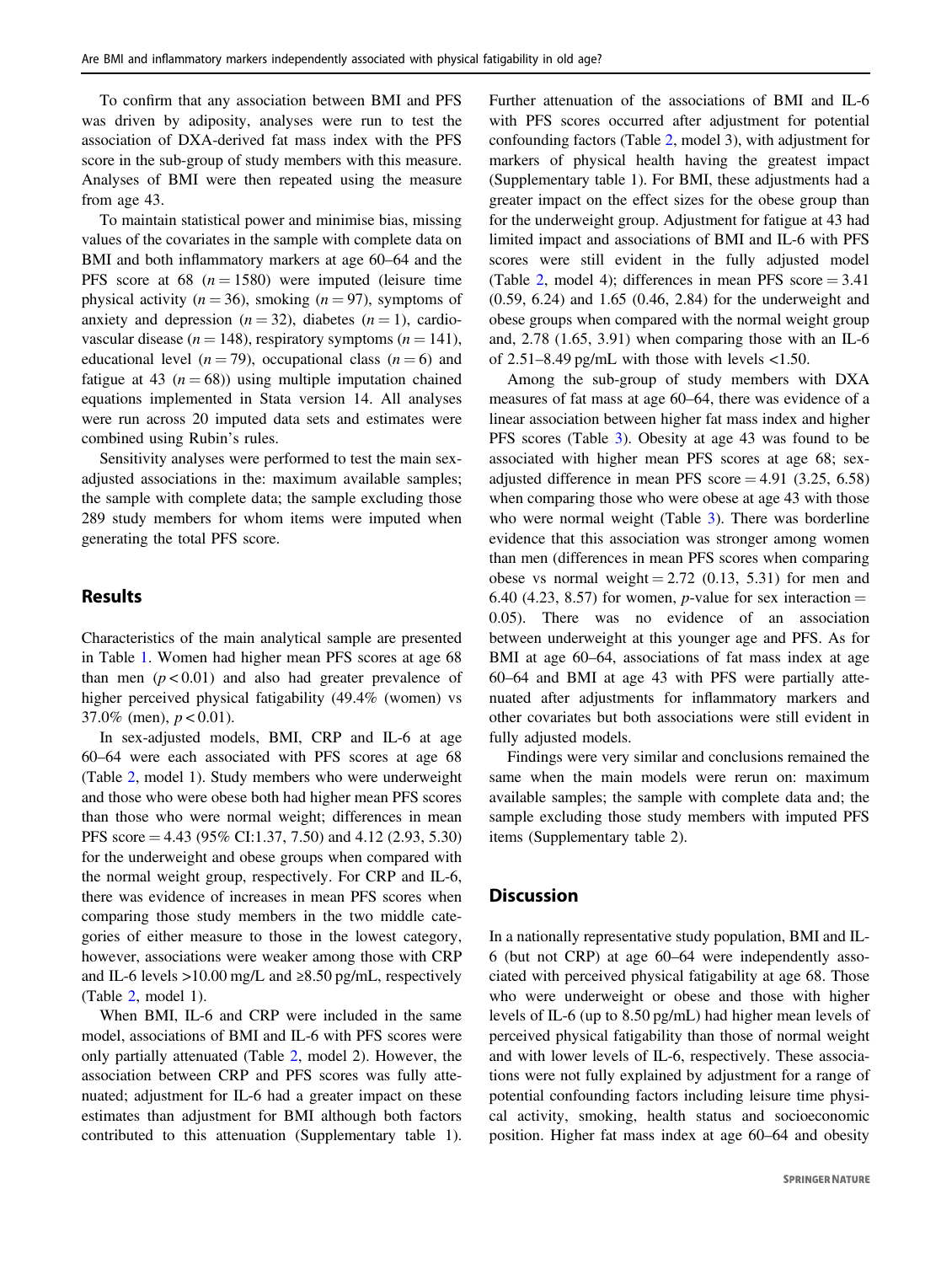<span id="page-5-0"></span>Table 2 Associations of BMI, CRP and IL-6 at age 60–64 with Pittsburgh Physical Fatigability Scale (PFS) scores at age 68 (n  $= 1580$ 

| Difference in mean PFS score at age 68 $(95\% \text{ CI})$ |  |  |  |  |  |  |  |  |  |  |
|------------------------------------------------------------|--|--|--|--|--|--|--|--|--|--|
|------------------------------------------------------------|--|--|--|--|--|--|--|--|--|--|

| Model:<br>Adjustments: | 1<br><b>Sex</b>         | $\overline{c}$<br>$1+$ other main explanatory | 3<br>$2+covariates$           | $\overline{4}$<br>$3 +$ fatigue at 43 |
|------------------------|-------------------------|-----------------------------------------------|-------------------------------|---------------------------------------|
|                        |                         | factors                                       |                               |                                       |
| BMI                    |                         |                                               |                               |                                       |
| Underweight            |                         | 4.43 (1.37, 7.50) 4.47 (1.45, 7.48)           | 3.71(0.86, 6.56)              | 3.41(0.59, 6.24)                      |
| Normal weight          | $\Omega$                | $\Omega$                                      | $\theta$                      | $\overline{0}$                        |
| Overweight             | 1.33(0.27, 2.39)        | $0.93(-0.13, 1.98)$                           | $0.39(-0.62, 1.40)$           | $0.49 (-0.50, 1.49)$                  |
| Obese                  |                         | $4.12(2.93, 5.30)$ $2.87(1.63, 4.11)$         | 1.64(0.44, 2.84)              | 1.65(0.46, 2.84)                      |
| $CRP$ (mg/l)           |                         |                                               |                               |                                       |
| 1.00                   | $\Omega$                | $\overline{0}$                                | $\theta$                      | $\theta$                              |
| $1.00 - 3.00$          | $0.50 (-0.62,$<br>1.62) | $-0.24$ ( $-1.36$ , 0.87)                     | $-0.09(-1.14,$<br>0.97)       | $-0.02$ ( $-1.06$ )<br>1.02)          |
| $3.01 - 10.00$         | 2.63(1.38, 3.89)        | $0.48$ (-0.84, 1.80)                          | $0.64(-0.62, 1.90)$           | $0.56 (-0.68, 1.81)$                  |
| >10.00                 | $1.43(-0.71,$<br>3.57)  | $-1.28$ ( $-3.53$ , 0.97)                     | $-1.83$ ( $-3.96$ )<br>(0.30) | $-1.87(-3.98,$<br>0.23)               |
| IL-6 $(pg/mL)$         |                         |                                               |                               |                                       |
| < 1.50                 | $\Omega$                | $\theta$                                      | $\Omega$                      | $\Omega$                              |
| $1.50 - 2.50$          | 2.33(1.27, 3.39)        | 1.92(0.83, 3.01)                              | 1.25(0.22, 2.29)              | 1.27(0.24, 2.29)                      |
| $2.51 - 8.49$          | 4.76(3.66, 5.85)        | 4.04(2.86, 5.23)                              | $2.74$ $(1.60, 3.88)$         | 2.78(1.65, 3.91)                      |
| $\ge 8.50$             | $2.09(-0.07,$<br>4.25)  | $2.12 (-0.15, 4.39)$                          | $1.39(-0.76, 3.54)$           | $1.56(-0.57, 3.69)$                   |

Model adjustments:

1: Sex (likelihood ratio tests of sex interaction: BMI  $p = 0.09$ , CRP  $p = 0.27$ , IL-6  $p = 0.57$ )

2: Sex and other two main explanatory factors

3: Model 2 plus behavioural risk factors (leisure time physical activity and smoking status); health status (symptoms of anxiety and depression, type II diabetes, cardiovascular disease, respiratory symptoms, medication use) and; indicators of socioeconomic position (educational level attained, occupational class)

4: Model 3 plus fatigue at age 43

For brevity, results are not presented for each individual set of adjustments. Please see Supplementary table 1 for findings from models including separate adjustments for each group of covariates included in models 2 and 3

Analyses run across 20 imputed data sets and results combined using Rubin's rules. Cut-points for BMI (kg/ m<sup>2</sup>): underweight (<20.0); normal weight (20.0–24.9); overweight (25.0–29.9); obese (≥30.0)

earlier in adulthood also showed independent associations with perceived physical fatigability at age 68.

Our finding of a non-linear association between BMI at age 60–64 and perceived physical fatigability at age 68 is consistent with findings from some other previous studies [\[27](#page-8-0), [30](#page-8-0), [32,](#page-8-0) [33\]](#page-8-0). However, as these previous studies were cross-sectional and/or limited to women only, our study of both sexes using a validated measure of situational fatigue which also examines inter-relationships with inflammation provides important new insights.

In one of the only other prospective, population-based studies of the association between inflammation and selfreported fatigue, participants in the Whitehall II study with higher levels of CRP and IL-6 at a mean age of 50 years had greater odds of incident fatigue after 3 years of follow-up than participants with low levels of both markers whereas those participants with higher levels of only one of these two markers did not [\[26](#page-8-0)]. When we ran additional analyses to investigate the combined effects of each pair of explanatory factors using a similar method to this previous study to facilitate comparison (Supplementary table 3), the results showed that in our study population, higher levels of IL-6 were associated with higher perceived physical fatigability even if CRP levels were lower.

There is a plausible explanation for our finding. Experimental evidence suggests that inflammation may be related to physical fatigue via the direct influence of circulating cytokines on the central nervous system [[48,](#page-9-0) [49](#page-9-0)]. It is proposed that a number of symptoms including physical fatigue may be a manifestation of changes in neuronal function that occur as a direct result of this process [\[18](#page-8-0), [19,](#page-8-0) [50](#page-9-0)]. If this is one of the explanations for our observed associations, IL-6, a pro-inflammatory cytokine that can cross the blood–brain barrier, would be expected to play a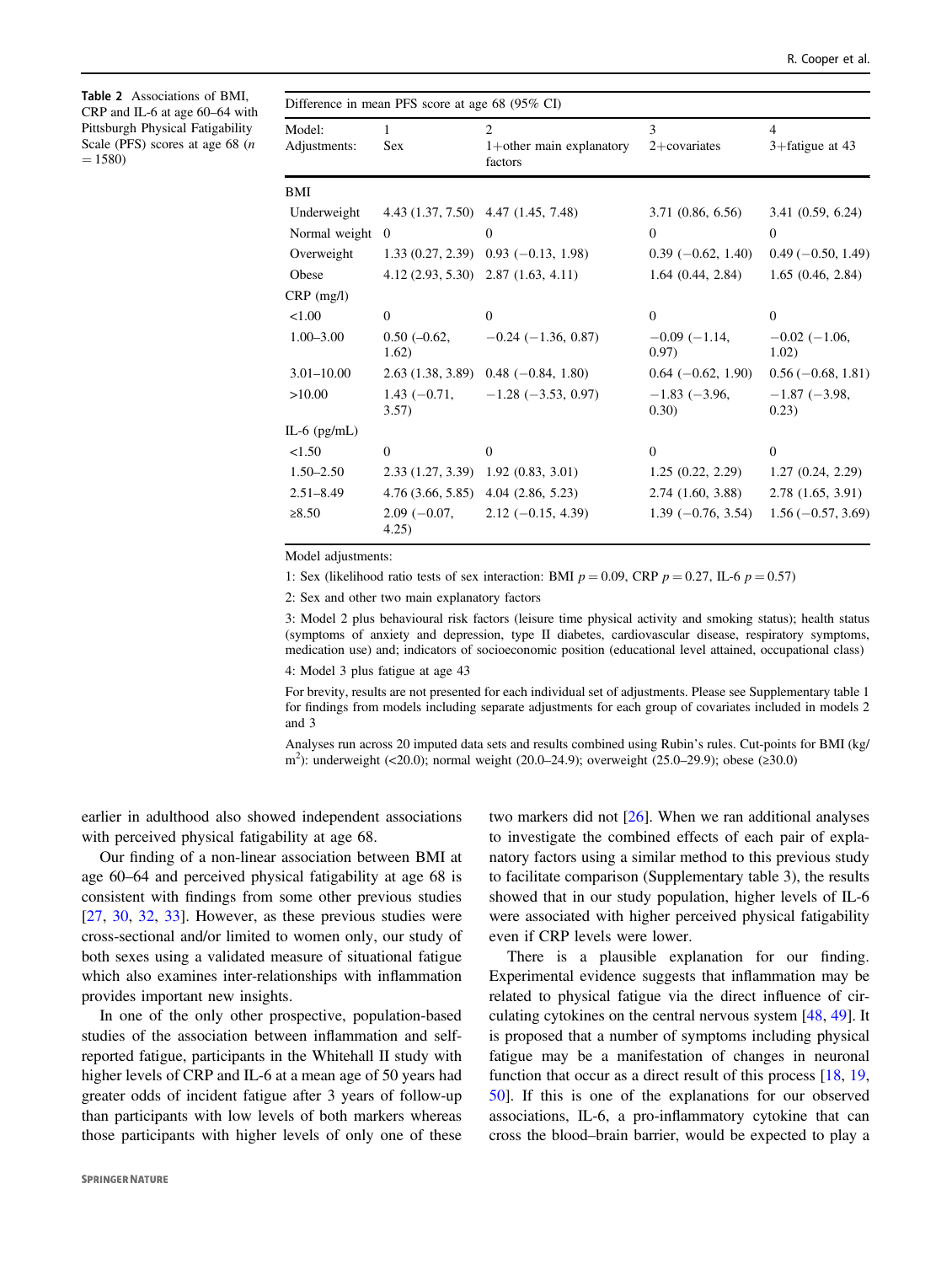<span id="page-6-0"></span>Are BMI and inflammatory markers independently associated with physical fatigability in old age?

Table 3 Associations of BMI at age 43 and fat mass index at age 60–64 with Pittsburgh Physical Fatigability Scale (PFS) scores at age 68

|                              | Difference in mean PFS score at age 68 (95% CI) |                                                          |                         |                              |  |
|------------------------------|-------------------------------------------------|----------------------------------------------------------|-------------------------|------------------------------|--|
| Model:<br>Adjustments:       | <b>Sex</b>                                      | $\overline{c}$<br>$1+$ other main explanatory<br>factors | 3<br>$2+covariates$     | 4<br>$3 +$ fatigue at 43     |  |
| BMI at age 43 ( $N = 1502$ ) |                                                 |                                                          |                         |                              |  |
| Underweight                  | $0.91(-1.15,$<br>2.97)                          | $0.93(-1.10, 2.96)$                                      | $0.66(-1.27, 2.59)$     | $0.41(-1.50, 2.31)$          |  |
| Normal weight                | $\Omega$                                        | $\Omega$                                                 | $\Omega$                | $\Omega$                     |  |
| Overweight                   | $0.23(-0.78,$<br>1.23)                          | $-0.40$ ( $-1.41$ , 0.60)                                | $-0.77(-1.72,$<br>0.19) | $-0.69$ ( $-1.64$ )<br>0.25) |  |
| Obese                        |                                                 | 4.91 (3.25, 6.58) 3.60 (1.92, 5.27)                      | 2.38(0.74, 4.02)        | 2.51(0.89, 4.13)             |  |
|                              | Fat mass index at age 60–64 ( $N = 1189$ )      |                                                          |                         |                              |  |
| Per $1 \text{ kg/m}^2$       |                                                 | $0.77(0.61, 0.94)$ 0.65 (0.47, 0.84)                     | 0.46(0.29, 0.64)        | 0.46(0.28, 0.63)             |  |

Model adjustments:

1: Sex (likelihood ratio tests of sex interaction: BMI  $p = 0.05$ , fat mass index  $p = 0.93$ ; quadratic terms: BMI  $p = 0.001$ , fat mass index  $p = 0.32$ )

2: Sex, IL-6 and CRP

3: Model 2 plus behavioural risk factors (leisure time physical activity and smoking status); health status (symptoms of anxiety and depression, type II diabetes, cardiovascular disease, respiratory symptoms, medication use) and; indicators of socioeconomic position (educational level attained, occupational class)

4: Model 3 plus fatigue at age 43

Sample restricted to those with complete data on BMI and inflammatory markers at age 60–64 and physical fatigability at age 68 with Ns lower due to missing data on BMI at 43 and fat mass index in the main analytic sample

Analyses run across 20 imputed data sets and results combined using Rubin's rules. Cut-points for BMI (kg/ m2 ): underweight (<20.0); normal weight (20.0–24.9); overweight (25.0–29.9); obese (≥30.0)

more direct role than CRP, an acute phase reactant, which is further downstream and does not cross this barrier.

That we observe a levelling off in associations among those with inflammatory markers above the 95th percentile suggests that chronic low-grade inflammation, that typifies ageing, rather than acute infection, which results in temporarily elevated levels, is driving the observed associations. Higher BMI across life is associated with greater cumulative exposure to chronic low-grade inflammation [\[35](#page-8-0)–[38](#page-9-0)], partly explained by the fact that adipose tissue produces and secretes pro-inflammatory cytokines [[35\]](#page-8-0). The inflammatory processes described above are therefore one plausible explanation for associations between higher BMI and physical fatigability. However, our findings suggest that the association between BMI and physical fatigability is only partially explained by inflammation. Additional explanations thus need to be considered, especially as associations were also robust to adjustment for indicators of physical and mental health and behavioural risk factors including leisure time physical activity.

Perceived physical fatigability may reflect an imbalance between energy availability and demand [\[51](#page-9-0)]. As the energetic demands of any given weight-bearing physical task will increase as BMI increases, especially when this is explained by an increase in fat mass as in our study, individuals with higher BMI would be expected to report higher levels of physical fatigue. In previous NSHD analyses, higher BMI and greater length of exposure to obesity were shown to be associated with lower muscle quality at age 60–64 [\[52](#page-9-0)]. When completing any specified physical task those with higher BMI will thus also have lower capacity to complete the task, especially if they have been obese for longer, further increasing their risk of experiencing fatigue. Our finding of an association between obesity earlier in adulthood and higher physical fatigability provides support for this explanation. There was also some evidence to suggest this association may be stronger among women than men, possibly due to women's greater average fat mass for a given BMI.

While associations of underweight with physical fatigability were more robust to adjustment than those for obesity, only a very small group of study members were underweight in our analytic sample at age 60–64 ( $n = 35$ ). Thus the number of cases of high physical fatigability attributable to underweight, if this association was causal, would be much lower than for obesity. Authors of previous studies that have found higher physical fatigability among those who were underweight have suggested that this could be explained by the fact that low BMI often indicates underlying disease processes [\[27](#page-8-0), [30](#page-8-0)]. This may explain why associations were observed with underweight at age 60–64 but not 43; disease would be expected to become an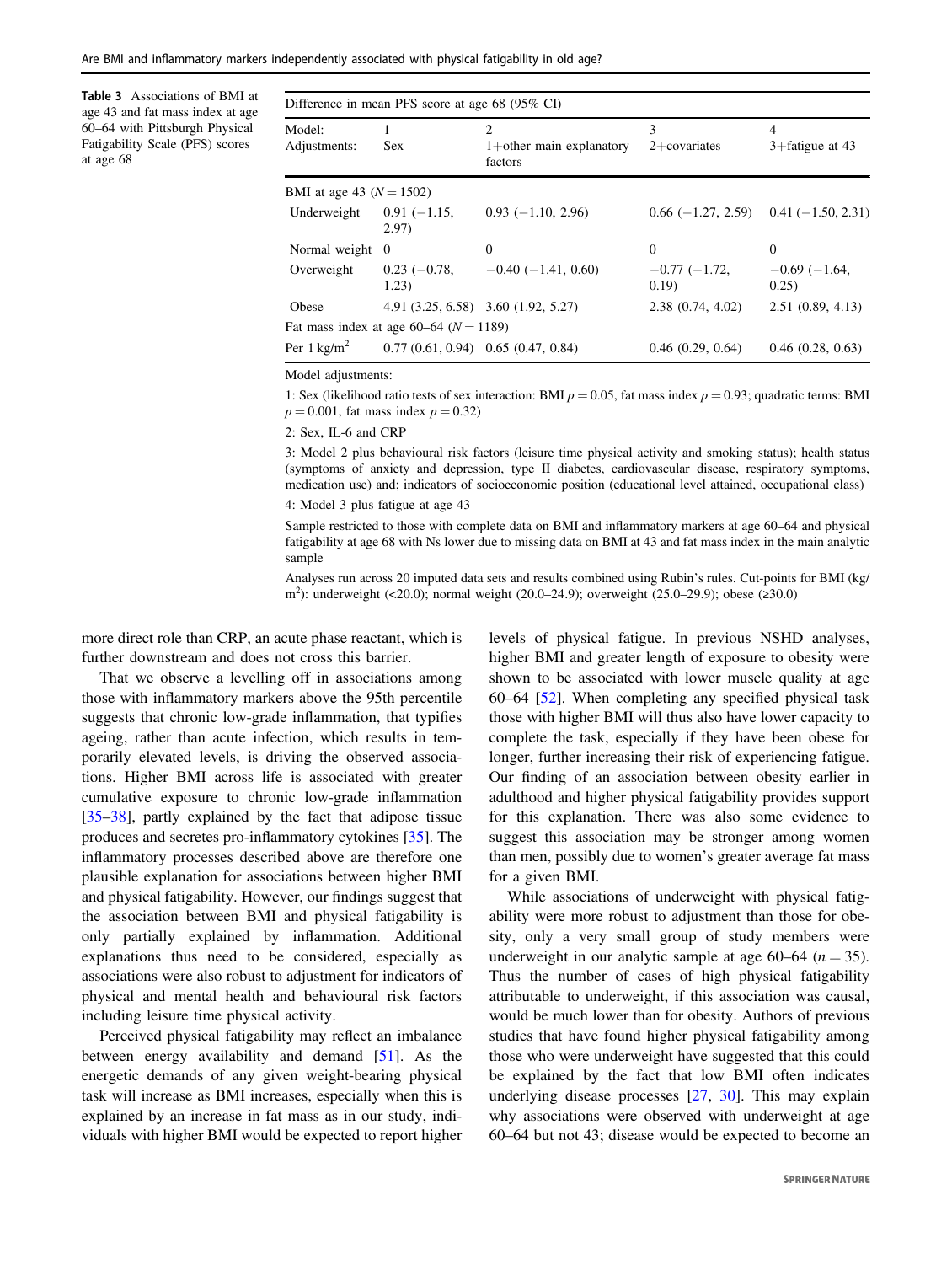increasingly important determinant of low BMI at older ages as the burden of disease increases. However, our association between underweight at age 60–64 and physical fatigability was only moderately attenuated after adjustment for health status, though the potential for residual confounding by other diseases and underlying conditions including those not yet clinically manifest is acknowledged.

Our analyses have a number of key strengths including the use of a relatively large general population-based sample with data ascertained prospectively across life. We were also able to take account of a wide range of potential confounders, including symptoms of anxiety and depression and anti-depressant use, the importance of which has been highlighted in a number of recent studies [\[53](#page-9-0)–[55](#page-9-0)]. Another strength is the use of a validated measure of perceived physical fatigability [\[39](#page-9-0)] which overcomes some important limitations of other self-report fatigue measures.

To be eligible for inclusion in our analyses, study members had to have completed a postal questionnaire at age 68. As high levels of participation have been maintained across life, the sample remains largely representative of the population from which it was drawn [\[43](#page-9-0)]. However, study members of lower SEP and poorer health status are more likely to have been lost to follow-up. While multiple imputation was used to maximise the sample size and minimise the level of bias introduced due to missing data on covariates we did exclude those study members who did not have complete data on BMI and inflammation at age 60–64 to ensure the models of our three main explanatory factors were all run on the same  $n$ . When we compared those 1580 study members included in analyses with those 515 who had a valid PFS score but did not have complete data on BMI and inflammation there were no differences in mean PFS scores (14.6 vs 15.2,  $p = 0.27$ ), behavioural risk factors, CVD, respiratory symptoms, medication use, occupational class or fatigue at 43 but the group excluded did have higher prevalence of obesity, anxiety and depression and diabetes and lower levels of education. While it is possible that bias may have been introduced due to these sample restrictions, when basic sex-adjusted analyses were rerun on the maximum available samples, findings remained the same (Supplementary table 2).

Another potential limitation of our analyses is the use of only two inflammatory markers which had been measured just once, at age 60–64. Alongside which, our selected measure of physical fatigability was only ascertained at age 68. However, there are strengths of using IL-6 if only a limited number of markers are available [[56\]](#page-9-0) and we were able to assess the potential for reverse causality by adjusting for an earlier measure of fatigue. While BMI has been measured at multiple ages in the NSHD, we focused on age 60–64 so that we could investigate inter-relationships with

inflammation. In additional analyses, in which we examined BMI at age 43, selected because the prevalence of obesity first exceeded 10% in the NSHD at this age [[57\]](#page-9-0), associations extending back into earlier adulthood were evident. This suggests the need to investigate the longer term longitudinal inter-relationships of BMI and inflammation with physical fatigability. This will be especially important in cohorts born more recently who have experienced higher prevalence of obesity, and therefore longer term exposure to low-grade systemic inflammation, from younger ages [\[57](#page-9-0)].

Our findings suggest that BMI and inflammation are both suitable targets for intervention to reduce the burden of physical fatigability in later life. In addition, our finding that associations of BMI and IL-6 were additive suggest that interventions that target both risk factors may be more effective than those focusing on only one.

Acknowledgements We thank Robert Boudreau and Megan Marron at the University of Pittsburgh for their valuable contributions to the development and validation of the adjusted PFS. We are also grateful to NSHD study members for their continuing support. Data used in this publication are available to bona fide researchers upon request to the NSHD Data Sharing Committee via a standard application procedure. Further details can be found at <http://www.nshd.mrc.ac.uk/data> doi: 10.5522/NSHD/Q101; doi: 10.5522/NSHD/Q102; doi: 10.5522/ NSHD/Q103

Author contributions Study concept and design: RC, MP, RH, DK. Acquisition of data: RC, MP, RH, NWG, DK. Analysis of data: RC, MP. Interpretation of data: all authors. Preparation of manuscript: all authors.

Funding RC, MP, RH and DK are supported by the UK Medical Research Council (Programme codes MC\_UU\_12019/4, MC\_UU\_12019/1 and MC\_UU\_12019/2). The MRC National Survey of Health and Development is funded by the UK Medical Research Council. The funders of the study had no role in the study design, data collection, data analysis, data interpretation, writing of the report or the decision to submit the article for publication.

#### Compliance with ethical standards

Conflict of interest The authors declare that they have no conflict of interest.

Open Access This article is licensed under a Creative Commons Attribution 4.0 International License, which permits use, sharing, adaptation, distribution and reproduction in any medium or format, as long as you give appropriate credit to the original author(s) and the source, provide a link to the Creative Commons license, and indicate if changes were made. The images or other third party material in this article are included in the article's Creative Commons license, unless indicated otherwise in a credit line to the material. If material is not included in the article's Creative Commons license and your intended use is not permitted by statutory regulation or exceeds the permitted use, you will need to obtain permission directly from the copyright holder. To view a copy of this license, visit [http://creativecommons.](http://creativecommons.org/licenses/by/4.0/) [org/licenses/by/4.0/](http://creativecommons.org/licenses/by/4.0/).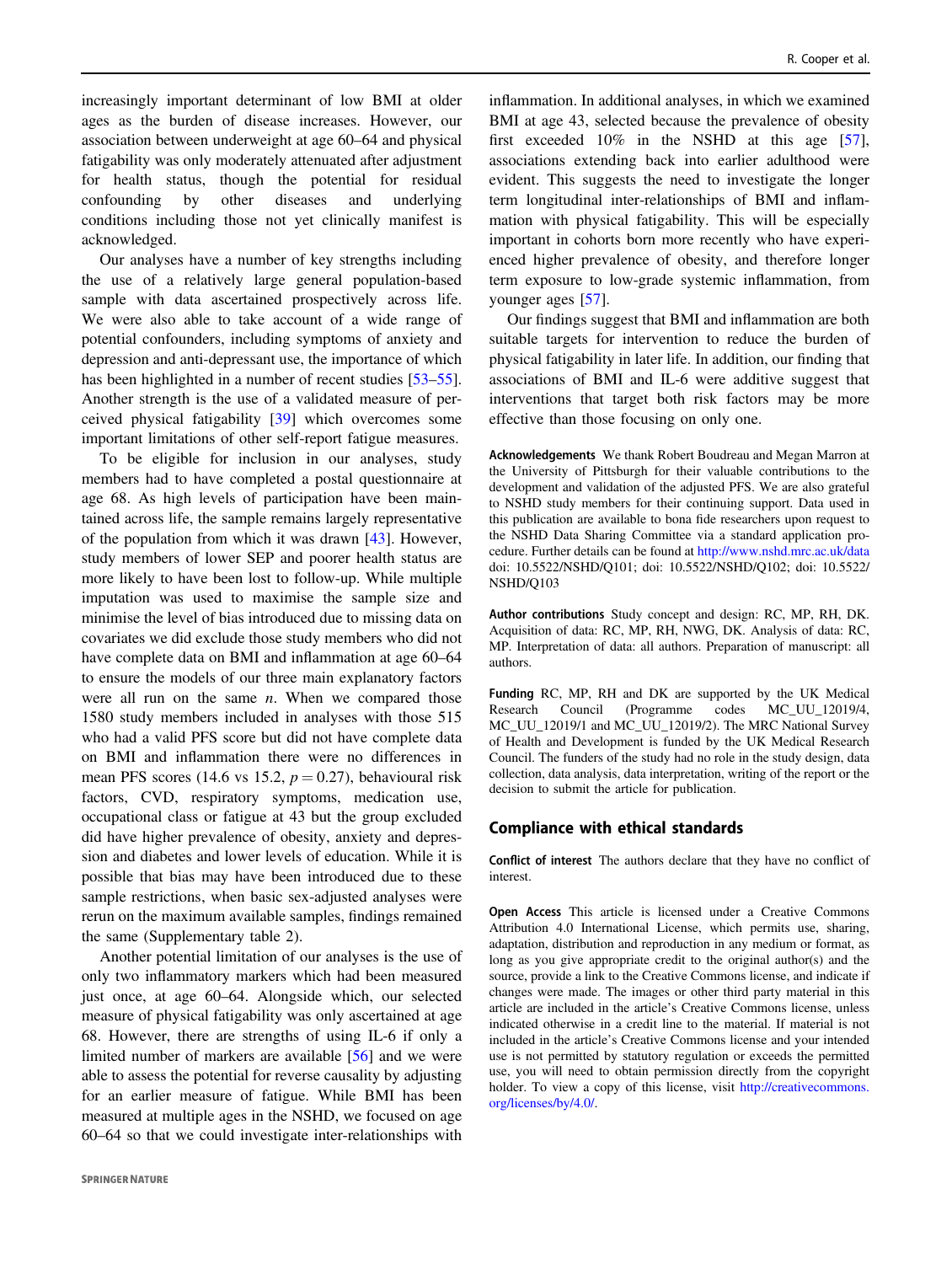## <span id="page-8-0"></span>References

- 1. Avlund K. Fatigue in older populations. Fatigue Biomed Health Behav. 2013;1:43–63.
- 2. Alexander NB, Taffet GE, Horne FM, Eldadah BA, Ferrucci L, Nayfield S, et al. Bedside-to-Bench conference: research agenda for idiopathic fatigue and aging. J Am Geriatr Soc. 2010;58:967–975.
- 3. Eldadah BA. Fatigue and fatigability in older adults. PM R. 2010;2:406–13.
- 4. Beutel ME, Weidner K, Schwarz R, Brahler E. Age-related complaints in women and their determinants based on a representative community study. Eur J Obstet Gynecol Reprod Biol. 2004;117:204–12.
- 5. Loge JH, Ekeberg O, Kaasa S. Fatigue in the general Norwegian population: normative data and associations. J Psychosom Res. 1998;45:53–65.
- 6. Meng H, Hale L, Friedberg F. Prevalence and predictors of fatigue in middle-aged and older adults: evidence from the health and retirement study. J Am Geriatr Soc. 2010;58:2033–4.
- 7. Gill TM, Desai MM, Gahbauer EA, Holford TR, Williams CS. Restricted activity among community-living older persons: incidence, precipitants, and health care utilization. Ann Intern Med. 2001;135:313–21.
- 8. Avlund K, Pedersen AN, Schroll M. Functional decline from age 80 to 85: influence of preceding changes in tiredness in daily activities. Psychosom Med. 2003;65:771–7.
- 9. Moreh E, Jacobs JM, Stessman J. Fatigue, function, and mortality in older adults. J Gerontol A Biol Sci Med Sci. 2010;65:887–95.
- 10. Hardy SE, Studenski SA. Fatigue predicts mortality in older adults. J Am Geriatr Soc. 2008;56:1910–4.
- 11. Simonsick EM, Glynn NW, Jerome GJ, Shardell M, Schrack JA, Ferrucci L. Fatigued, but not frail: perceived fatigability as a marker of impending decline in mobility-intact older adults. J Am Geriatr Soc. 2016;64:1287–92.
- 12. Basu N, Yang X, Luben RN, Whibley D, Macfarlane GJ, Wareham NJ, et al. Fatigue is associated with excess mortality in the general population: results from the EPIC-Norfolk study. BMC Med. 2016;14:122.
- 13. Fried LP, Tangen CM, Walston J, Newman AB, Hirsch C, Gottdiener J, et al. Frailty in older adults: evidence for a phenotype. J Gerontol A Biol Sci Med Sci. 2001;56:M146–M156.
- 14. Fougere B, Boulanger E, Nourhashemi F, Guyonnet S, Cesari M. Chronic inflammation: accelerator of biological aging. J Gerontol A Biol Sci Med Sci. 2017;72:1218–25.
- 15. Franceschi C, Campisi J. Chronic inflammation (inflammaging) and its potential contribution to age-associated diseases. J Gerontol A Biol Sci Med Sci. 2014;69(Suppl 1):S4–S9.
- 16. Franceschi C, Capri M, Monti D, Giunta S, Olivieri F, Sevini F, et al. Inflammaging and anti-inflammaging: a systemic perspective on aging and longevity emerged from studies in humans. Mech Ageing Dev. 2007;128:92–105.
- 17. Avlund K. Fatigue in older adults: an early indicator of the aging process? Aging Clin Exp Res. 2010;22:100–15.
- 18. Capuron L, Miller AH. Immune system to brain signaling: neuropsychopharmacological implications. Pharmacol Ther. 2011;130:226–38.
- 19. Dantzer R, O'Connor JC, Freund GG, Johnson RW, Kelley KW. From inflammation to sickness and depression: when the immune system subjugates the brain. Nat Rev Neurosci. 2008;9:46–56.
- 20. Bautmans I, Gorus E, Njemini R, Mets T. Handgrip performance in relation to self-perceived fatigue, physical functioning and circulating IL-6 in elderly persons without inflammation. BMC Geriatr. 2007;7:5.
- 21. Lim W, Hong S, Nelesen R, Dimsdale JE. The association of obesity, cytokine levels, and depressive symptoms with diverse measures of fatigue in healthy subjects. Arch Intern Med. 2005;165:910–5.
- 22. Silva JP, Pereira DS, Coelho FM, Lustosa LP, Dias JM, Pereira LS. Clinical, functional and inflammatory factors associated with muscle fatigue and self-perceived fatigue in elderly community-dwelling women. Rev Bras Fisioter. 2011;15:241–8.
- 23. Valentine RJ, McAuley E, Vieira VJ, Baynard T, Hu L, Evans EM, et al. Sex differences in the relationship between obesity, Creactive protein, physical activity, depression, sleep quality and fatigue in older adults. Brain Behav Immun. 2009;23:643–8.
- 24. Valentine RJ, Woods JA, McAuley E, Dantzer R, Evans EM. The associations of adiposity, physical activity and inflammation with fatigue in older adults. Brain Behav Immun. 2011;25:1482–90.
- 25. Cho HJ, Seeman TE, Bower JE, Kiefe CI, Irwin MR. Prospective association between C-reactive protein and fatigue in the coronary artery risk development in young adults study. Biol Psychiatry. 2009;66:871–8.
- 26. Cho HJ, Kivimaki M, Bower JE, Irwin MR. Association of Creactive protein and interleukin-6 with new-onset fatigue in the Whitehall II prospective cohort study. Psychol Med. 2013;43:1773–83.
- 27. Bultmann U, Kant IJ, Kasl SV, Schroer KA, Swaen GM, van den Brandt PA. Lifestyle factors as risk factors for fatigue and psychological distress in the working population: prospective results from the Maastricht Cohort Study. J Occup Environ Med. 2002;44:116–24.
- 28. Chen MK. The epidemiology of self-perceived fatigue among adults. Prev Med. 1986;15:74–81.
- 29. Coakley EH, Kawachi I, Manson JE, Speizer FE, Willet WC, Colditz GA. Lower levels of physical functioning are associated with higher body weight among middle-aged and older women. Int J Obes Relat Metab Disord. 1998;22:958–65.
- 30. Jing MJ, Wang JJ, Lin WQ, Lei YX, Wang PX. A communitybased cross-sectional study of fatigue in middle-aged and elderly women. J Psychosom Res. 2015;79:288–94.
- 31. Lin WQ, Jing MJ, Tang J, Wang JJ, Zhang HS, Yuan LX, et al. Factors associated with fatigue among men aged 45 and older: A cross-sectional study. Int J Environ Res Public Health. 2015;12:10897–909.
- 32. Resnick HE, Carter EA, Aloia M, Phillips B. Cross-sectional relationship of reported fatigue to obesity, diet, and physical activity: results from the third national health and nutrition examination survey. J Clin Sleep Med. 2006;2:163–9.
- 33. Theorell-Haglow J, Lindberg E, Janson C. What are the important risk factors for daytime sleepiness and fatigue in women? Sleep. 2006;29:751–7.
- 34. Ward-Ritacco CL, Adrian AL, O'Connor PJ, Binkowski JA, Rogers LQ, Johnson MA, et al. Feelings of energy are associated with physical activity and sleep quality, but not adiposity, in middle-aged postmenopausal women. Menopause. 2015;22:304–11.
- 35. Visser M, Bouter LM, McQuillan GM, Wener MH, Harris TB. Elevated C-reactive protein levels in overweight and obese adults. JAMA. 1999;282:2131–5.
- 36. Murray ET, Hardy R, Hughes A, Wills A, Sattar N, Deanfield J, et al. Overweight across the life course and adipokines, inflammatory and endothelial markers at age 60-64 years: evidence from the 1946 birth cohort. Int J Obes. 2015;39:1010–8.
- 37. Forsythe LK, Wallace JM, Livingstone MB. Obesity and inflammation: the effects of weight loss. Nutr Res Rev. 2008;21:117–33.